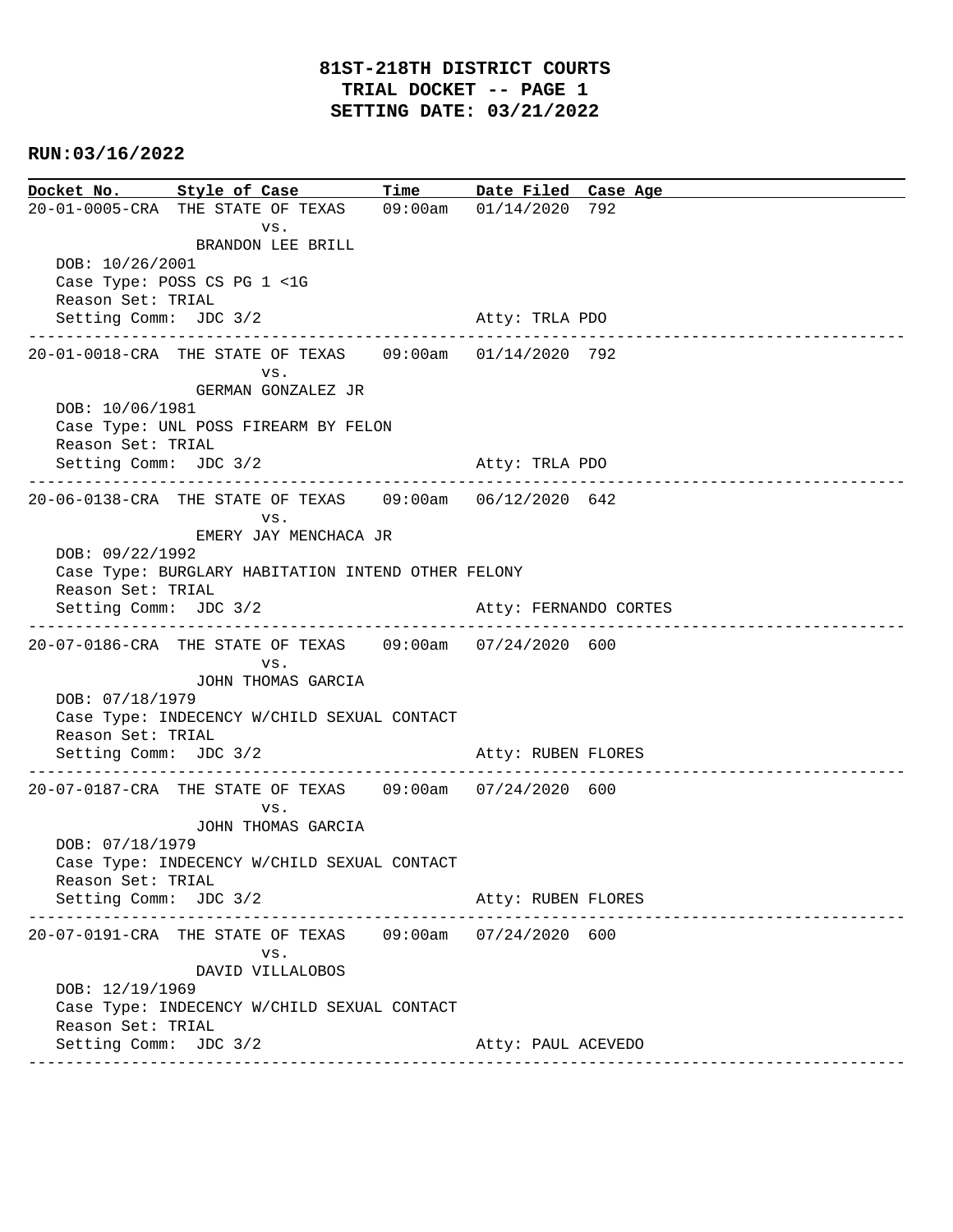**Docket No. Style of Case Time Date Filed Case Age**  20-11-0276-CRA THE STATE OF TEXAS 09:00am 11/06/2020 495 vs. MARCELINO ELI ESPARZA DOB: 11/10/1971 Case Type: MURDER Reason Set: TRIAL Setting Comm: JDC 3/2 Atty: MEGAN HARKINS ---------------------------------------------------------------------------------------------- 20-11-0285-CRA THE STATE OF TEXAS 09:00am 11/06/2020 495 vs. GREGORY CECILIO GONZALES DOB: 11/12/1979 Case Type: AGG ASSAULT W/DEADLY WEAPON Reason Set: TRIAL Setting Comm: JDC 3/2 Atty: CARLOS MUNIZ ---------------------------------------------------------------------------------------------- 20-12-0346-CRA THE STATE OF TEXAS 09:00am 12/04/2020 467 vs. JULIO A RAMOS DOB: 07/30/1966 Case Type: AGG SEXUAL ASSAULT CHILD Reason Set: TRIAL Setting Comm: JDC 3/2 Atty: TRLA PDO ---------------------------------------------------------------------------------------------- 20-12-0347-CRA THE STATE OF TEXAS 09:00am 12/04/2020 467 vs. JULIO A RAMOS DOB: 07/30/1966 Case Type: AGG SEXUAL ASSAULT CHILD Reason Set: TRIAL Setting Comm: JDC 3/2 Atty: TRLA PDO ---------------------------------------------------------------------------------------------- 21-01-0003-CRA THE STATE OF TEXAS 09:00am 01/06/2021 434 vs. ANDY VASQUEZ RAMOS DOB: 05/09/1979 Case Type: INTOXICATION ASSAULT W/VEHICLE SBI Reason Set: TRIAL Setting Comm: JDC 3/2 Atty: TRLA PDO ---------------------------------------------------------------------------------------------- 21-02-0046-CRA THE STATE OF TEXAS 09:00am 02/05/2021 404 vs. STEVE ANTHONY FERNANDEZ DOB: 03/21/1987 Case Type: MAN DEL CS PG 1 >=4G<200G Reason Set: TRIAL Setting Comm: JDC 3/2 Atty: MEGAN HARKINS ----------------------------------------------------------------------------------------------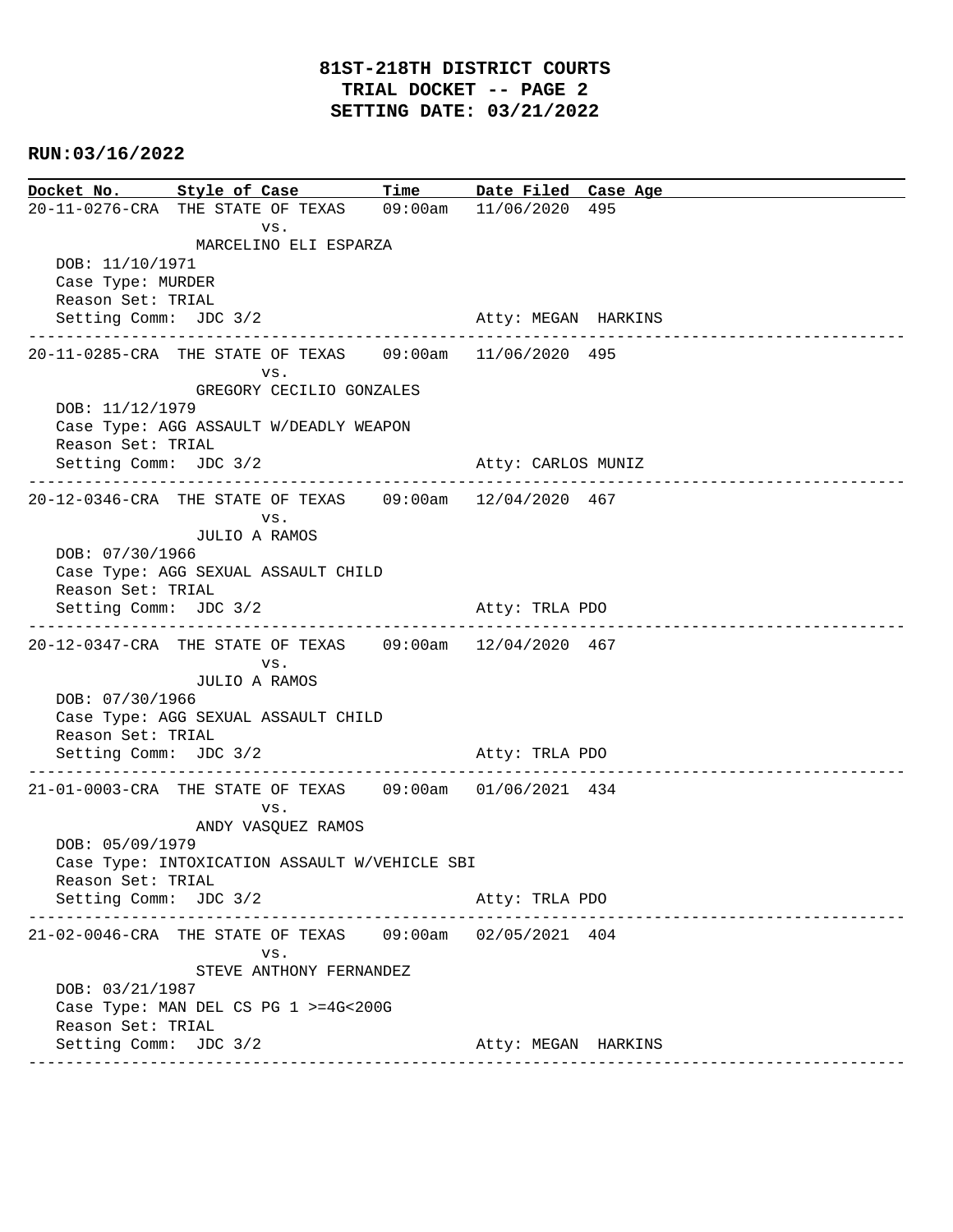**Docket No. Style of Case Time Date Filed Case Age**  21-02-0053-CRA THE STATE OF TEXAS 09:00am 02/05/2021 404 vs. MARY JANE GARCIA DOB: 04/22/1974 Case Type: MAN DEL CS PG 1 >=4G<200G Reason Set: TRIAL Setting Comm: JDC 3/2 Atty: DANIEL RODRIGUEZ ---------------------------------------------------------------------------------------------- 21-02-0082-CRA THE STATE OF TEXAS 09:00am 02/08/2021 401 vs. CARLOS ROBLES DOB: 01/27/1958 Case Type: AGG ASSAULT CAUSES SERIOUS BODILY INJ Reason Set: TRIAL Setting Comm: JDC 3/2 Atty: DOUGLAS DANIELS ---------------------------------------------------------------------------------------------- 21-03-0119-CRA THE STATE OF TEXAS 09:00am 03/05/2021 376 vs. DAVID BRYAN HATFIELD JR DOB: 08/02/1997 Case Type: POSS CS PG 1 <1G Reason Set: TRIAL Setting Comm: JDC 3/2 Atty: STEPHEN BARRERA ---------------------------------------------------------------------------------------------- 21-03-0145-CRA THE STATE OF TEXAS 09:00am 03/05/2021 376 vs. JULIO A. RAMOS DOB: 07/30/1966 Case Type: FAIL TO COMPLY SEX OFF DUTY TO REG LIFE/ANNUAL Reason Set: TRIAL Setting Comm: JDC 3/2 Atty: TRLA PDO ---------------------------------------------------------------------------------------------- 21-03-0146-CRA THE STATE OF TEXAS 09:00am 03/05/2021 376 vs. CARLOS MAURICIO OLAVARRIETA DOB: 08/24/1983 Case Type: BURGLARY OF BUILDING Reason Set: TRIAL Setting Comm: JDC 3/2 Atty: TRLA PDO ---------------------------------------------------------------------------------------------- 21-04-0168-CRA THE STATE OF TEXAS 09:00am 04/09/2021 341 vs. JUAN FELIX JIMENEZ DOB: 08/25/1991 Case Type: EVADING ARREST DET W/VEH Reason Set: TRIAL Setting Comm: JDC 3/2 Atty: TRLA PDO ----------------------------------------------------------------------------------------------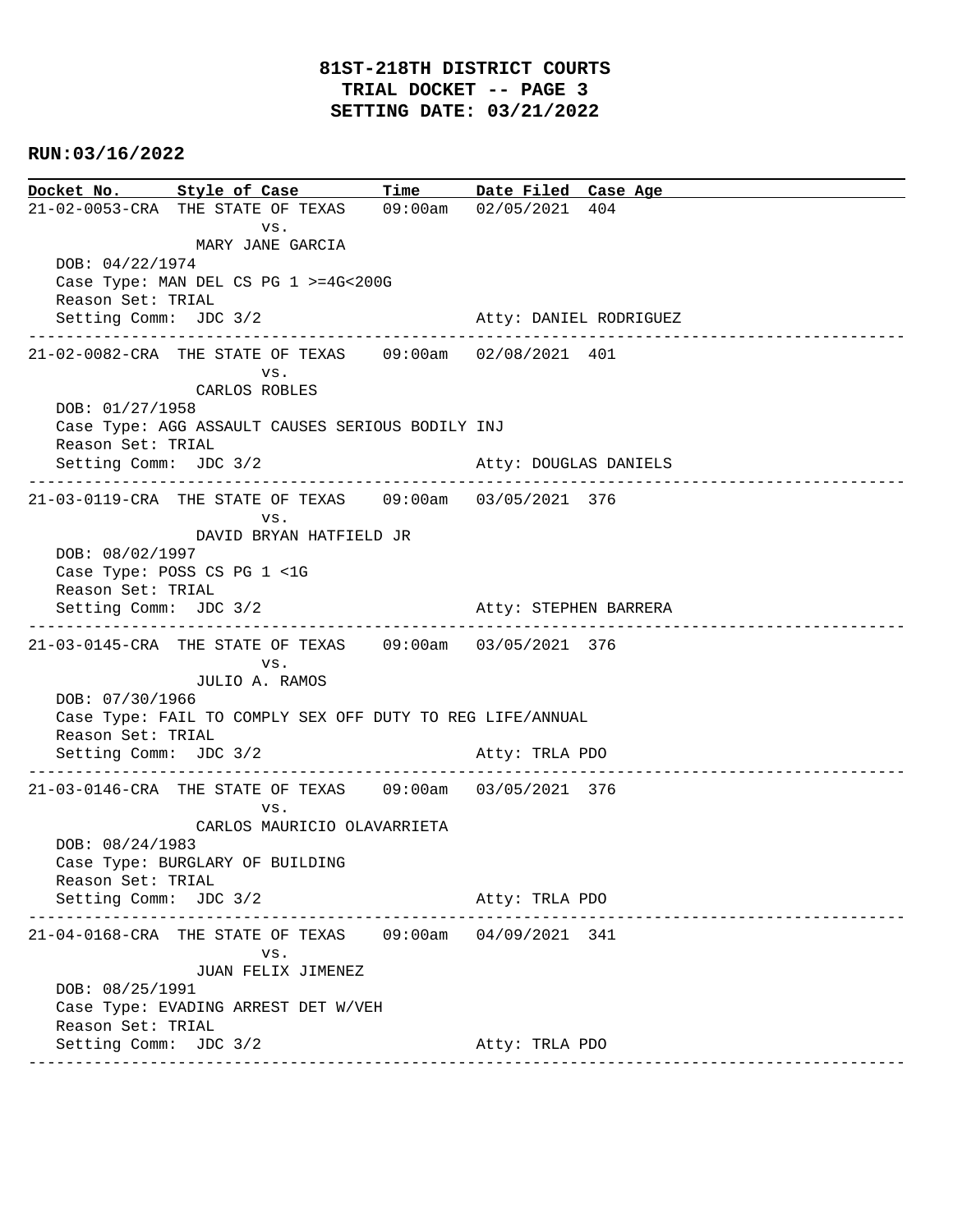|                       | Docket No. Style of Case Time Date Filed Case Age               |  |                |                                 |  |  |
|-----------------------|-----------------------------------------------------------------|--|----------------|---------------------------------|--|--|
|                       | 21-04-0178-CRA THE STATE OF TEXAS 09:00am 04/09/2021 341        |  |                |                                 |  |  |
|                       | VS.                                                             |  |                |                                 |  |  |
|                       | FULGENCIO RODRIGUEZ                                             |  |                |                                 |  |  |
| DOB: 06/01/1989       |                                                                 |  |                |                                 |  |  |
|                       | Case Type: INDECENCY W/CHILD SEXUAL CONTACT                     |  |                |                                 |  |  |
| Reason Set: TRIAL     |                                                                 |  |                |                                 |  |  |
| Setting Comm: JDC 3/2 |                                                                 |  | Atty: TRLA PDO |                                 |  |  |
|                       | 21-04-0196-CRA THE STATE OF TEXAS 09:00am 04/09/2021 341        |  |                |                                 |  |  |
|                       | VS.                                                             |  |                |                                 |  |  |
|                       | EDWARD JAMES MARTINEZ                                           |  |                |                                 |  |  |
| DOB: 06/20/1986       |                                                                 |  |                |                                 |  |  |
|                       | Case Type: UNAUTH USE OF VEHICLE                                |  |                |                                 |  |  |
| Reason Set: TRIAL     |                                                                 |  |                |                                 |  |  |
| Setting Comm: JDC 3/2 |                                                                 |  | Atty: TRLA PDO |                                 |  |  |
|                       |                                                                 |  |                |                                 |  |  |
|                       | 21-04-0199-CRA THE STATE OF TEXAS 09:00am 04/09/2021 341<br>VS. |  |                |                                 |  |  |
|                       | ANDRES GUILLEN JR                                               |  |                |                                 |  |  |
| DOB: 03/27/1967       |                                                                 |  |                |                                 |  |  |
|                       | Case Type: BURGLARY OF HABITATION                               |  |                |                                 |  |  |
| Reason Set: TRIAL     |                                                                 |  |                |                                 |  |  |
| Setting Comm: JDC 3/2 |                                                                 |  | Atty: TRLA PDO |                                 |  |  |
|                       |                                                                 |  |                |                                 |  |  |
|                       | 21-04-0207-CRA THE STATE OF TEXAS 09:00am 04/09/2021 341        |  |                |                                 |  |  |
|                       | VS.<br>JUAN GABRIEL ALVAREZ                                     |  |                |                                 |  |  |
| DOB: 02/21/1975       |                                                                 |  |                |                                 |  |  |
|                       | Case Type: THEFT PROP >= $$2,500<$30K$                          |  |                |                                 |  |  |
| Reason Set: TRIAL     |                                                                 |  |                |                                 |  |  |
| Setting Comm: JDC 3/2 |                                                                 |  | Atty: TRLA PDO |                                 |  |  |
|                       |                                                                 |  |                |                                 |  |  |
|                       | 21-04-0208-CRA THE STATE OF TEXAS 09:00am 04/09/2021 341        |  |                |                                 |  |  |
|                       | VS.                                                             |  |                |                                 |  |  |
|                       | ROLAND ALMENDAREZ                                               |  |                |                                 |  |  |
| DOB: 02/24/1983       |                                                                 |  |                |                                 |  |  |
| Reason Set: TRIAL     | Case Type: FORGERY FINANCIAL INSTRUMENT                         |  |                |                                 |  |  |
| Setting Comm: JDC 3/2 |                                                                 |  | Atty: TRLA PDO |                                 |  |  |
| -----------------     | ________________________________                                |  |                | ------------------------------- |  |  |
|                       | 21-05-0214-CRA THE STATE OF TEXAS  09:00am  05/07/2021  313     |  |                |                                 |  |  |
|                       | VS.                                                             |  |                |                                 |  |  |
|                       | ROMAN RAMIREZ DIAZ                                              |  |                |                                 |  |  |
| DOB: 11/14/1953       |                                                                 |  |                |                                 |  |  |
|                       | Case Type: MAN DEL CS PG 1 >=4G<200G                            |  |                |                                 |  |  |
| Reason Set: TRIAL     |                                                                 |  |                |                                 |  |  |
| Setting Comm: JDC 3/2 |                                                                 |  | Atty: TRLA PDO |                                 |  |  |
|                       |                                                                 |  |                |                                 |  |  |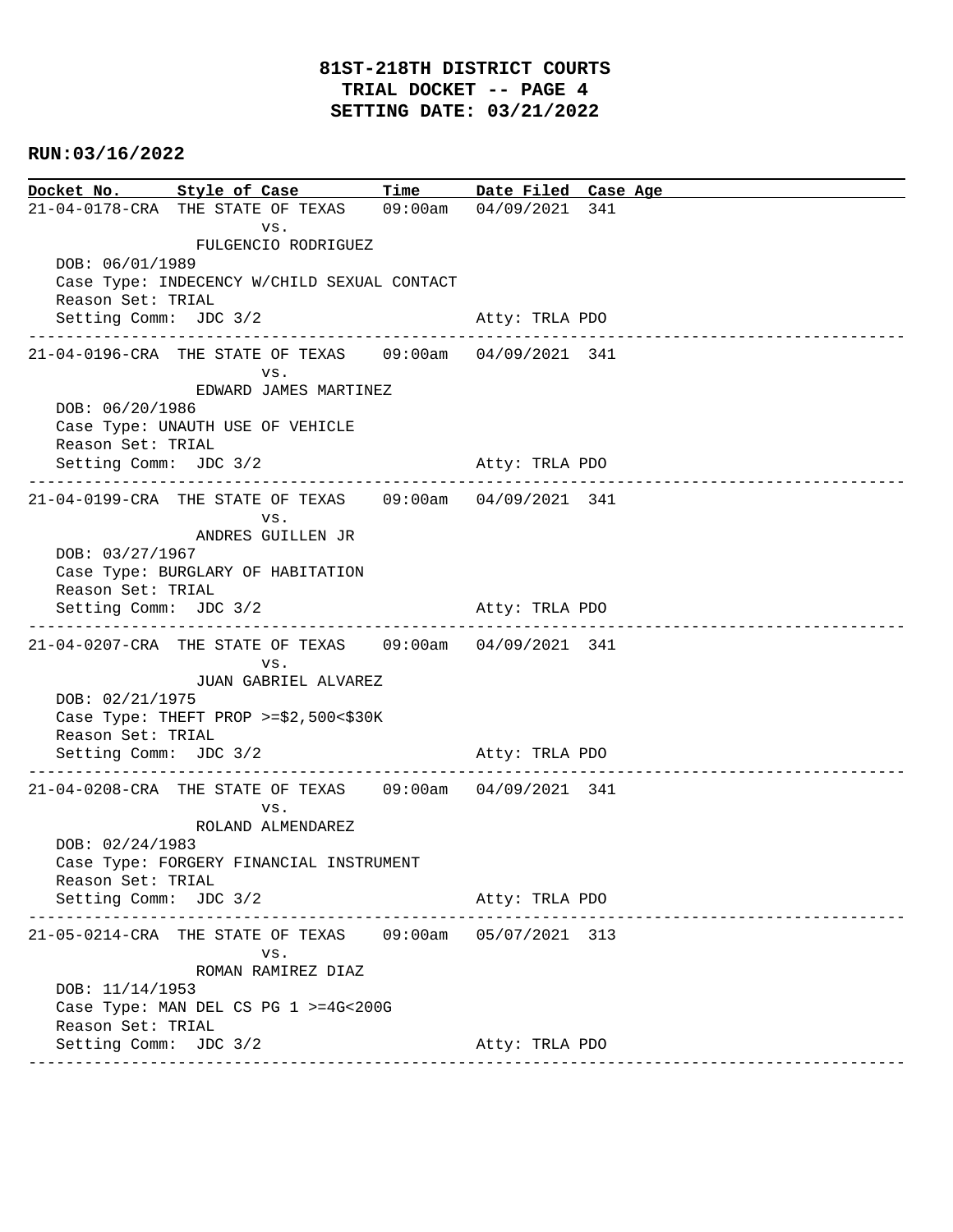**Docket No. Style of Case Time Date Filed Case Age**  21-05-0216-CRA THE STATE OF TEXAS 09:00am 05/07/2021 313 vs. SETH AARON GONZALES DOB: 10/08/1996 Case Type: POSS CS PG 1 <1G Reason Set: TRIAL Setting Comm: JDC 3/2 Atty: TRLA PDO ---------------------------------------------------------------------------------------------- 21-05-0235-CRA THE STATE OF TEXAS 09:00am 05/07/2021 313 vs. JOSE ANGEL BRITO-BARRERA DOB: 10/30/1982 Case Type: SEXUAL ASSAULT CHILD Reason Set: TRIAL Setting Comm: JDC 3/2 Atty: TRLA PDO ---------------------------------------------------------------------------------------------- 21-06-0250-CRA THE STATE OF TEXAS 09:00am 06/25/2021 264 vs. EMERY JAY MENCHACA DOB: Case Type: AGG ASSAULT CAUSES SERIOUS BODILY INJ Reason Set: TRIAL Setting Comm: JDC 3/2 Atty: FERNANDO CORTES ---------------------------------------------------------------------------------------------- 21-06-0253-CRA THE STATE OF TEXAS 09:00am 06/25/2021 264 vs. CHRISTOPHER PATRICK PHILPOT DOB: 03/10/1993 Case Type: THEFT PROP >=\$30K<\$150K Reason Set: TRIAL Setting Comm: JDC 3/2 Atty: PHILLIP LAMBERT ---------------------------------------------------------------------------------------------- 21-06-0272-CRA THE STATE OF TEXAS 09:00am 06/25/2021 264 vs. MARY JANE GARCIA DOB: 04/22/1974 Case Type: POSS CS PG 1 <1G Reason Set: TRIAL Setting Comm: JDC 3/2 Atty: JAMES ANDERS ---------------------------------------------------------------------------------------------- 21-06-0282-CRA THE STATE OF TEXAS 09:00am 06/28/2021 261 vs. ADAN PACHECO DOB: 01/28/1958 Case Type: MAN DEL CS PG 2 OR 2-A >=4G<400G Reason Set: TRIAL Setting Comm: JDC 3/2 Atty: JENNIFER TAPIA ----------------------------------------------------------------------------------------------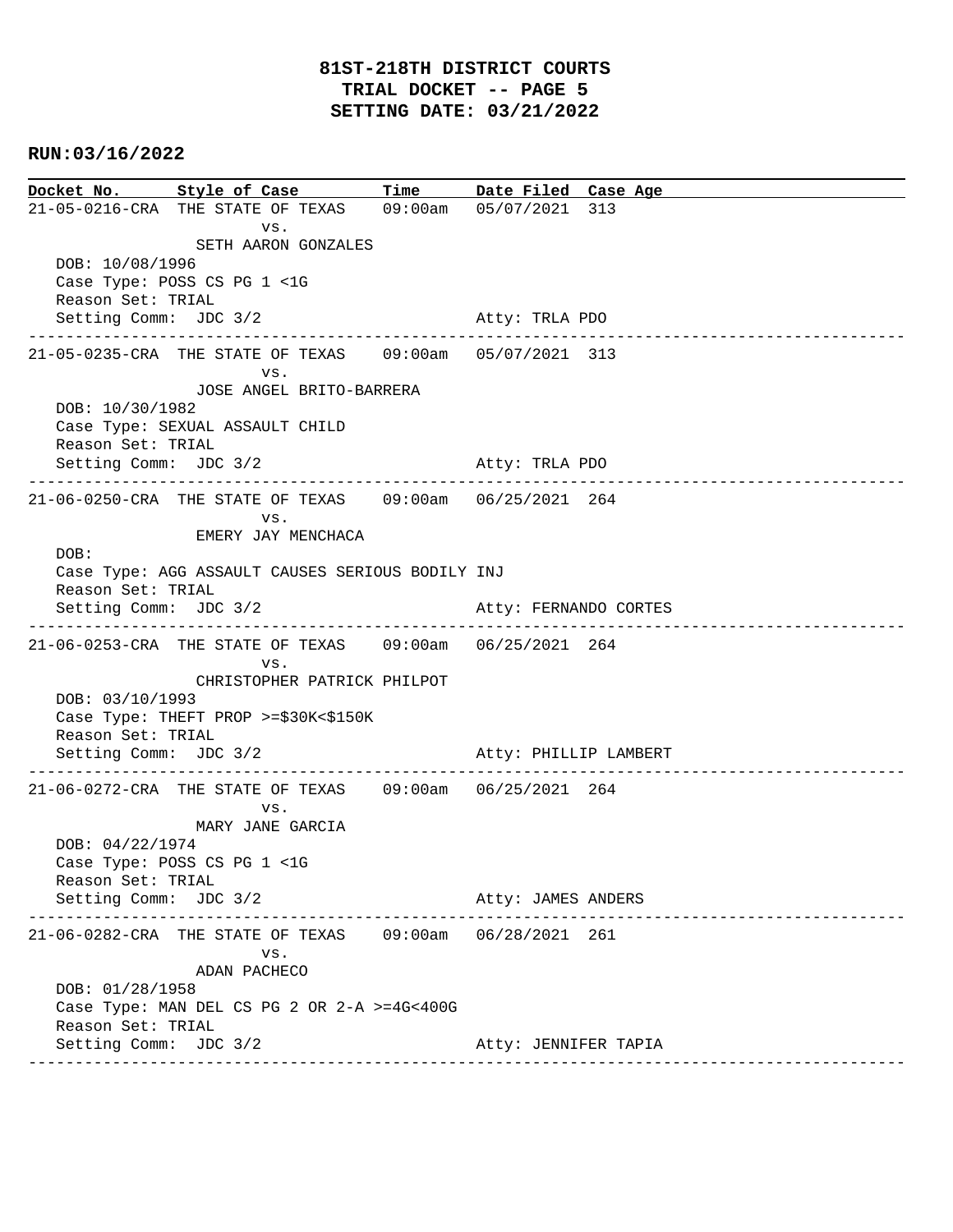**Docket No. Style of Case Time Date Filed Case Age**  21-06-0283-CRA THE STATE OF TEXAS 09:00am 06/25/2021 264 vs. ADAN PACHECO DOB: 01/28/1958 Case Type: MAN DEL CS PG 1 <1G Reason Set: TRIAL Setting Comm: JDC 3/2 Atty: JENNIFER TAPIA ---------------------------------------------------------------------------------------------- 21-07-0303-CRA THE STATE OF TEXAS 09:00am 07/12/2021 247 vs. JESSICA KATHLLEEN INEZ GRIFFITH DOB: 08/20/1992 Case Type: BURGLARY OF BUILDING Reason Set: TRIAL Setting Comm: JDC 3/2 Atty: TRLA PDO ---------------------------------------------------------------------------------------------- 21-07-0304-CRA THE STATE OF TEXAS 09:00am 07/12/2021 247 vs. KARLA LIZETH GUERRERO-IBARRA DOB: 09/16/1991 Case Type: EVADING ARREST DET W/VEH Reason Set: TRIAL Setting Comm: JDC 3/2 Atty: TRLA PDO ---------------------------------------------------------------------------------------------- 21-07-0305-CRA THE STATE OF TEXAS 09:00am 07/12/2021 247 vs. ISREAL GUTIERREZ DOB: 05/14/1968 Case Type: THEFT PROP <\$2,500 2/MORE PREV CONV Reason Set: TRIAL Setting Comm: JDC 3/2 Atty: TRLA PDO ---------------------------------------------------------------------------------------------- 21-07-0308-CRA THE STATE OF TEXAS 09:00am 07/12/2021 247 vs. JUAN FELIX JIMENEZ DOB: 08/25/1991 Case Type: CONTINUOUS VIOLENCE AGAINST THE FAMILY Reason Set: TRIAL Setting Comm: JDC 3/2 Atty: TRLA PDO ---------------------------------------------------------------------------------------------- 21-07-0309-CRA THE STATE OF TEXAS 09:00am 07/12/2021 247 vs. JUAN FELIX JIMENEZ DOB: 08/25/1991 Case Type: AGG ASSAULT W/DEADLY WEAPON Reason Set: TRIAL Setting Comm: JDC 3/2 Atty: TRLA PDO ----------------------------------------------------------------------------------------------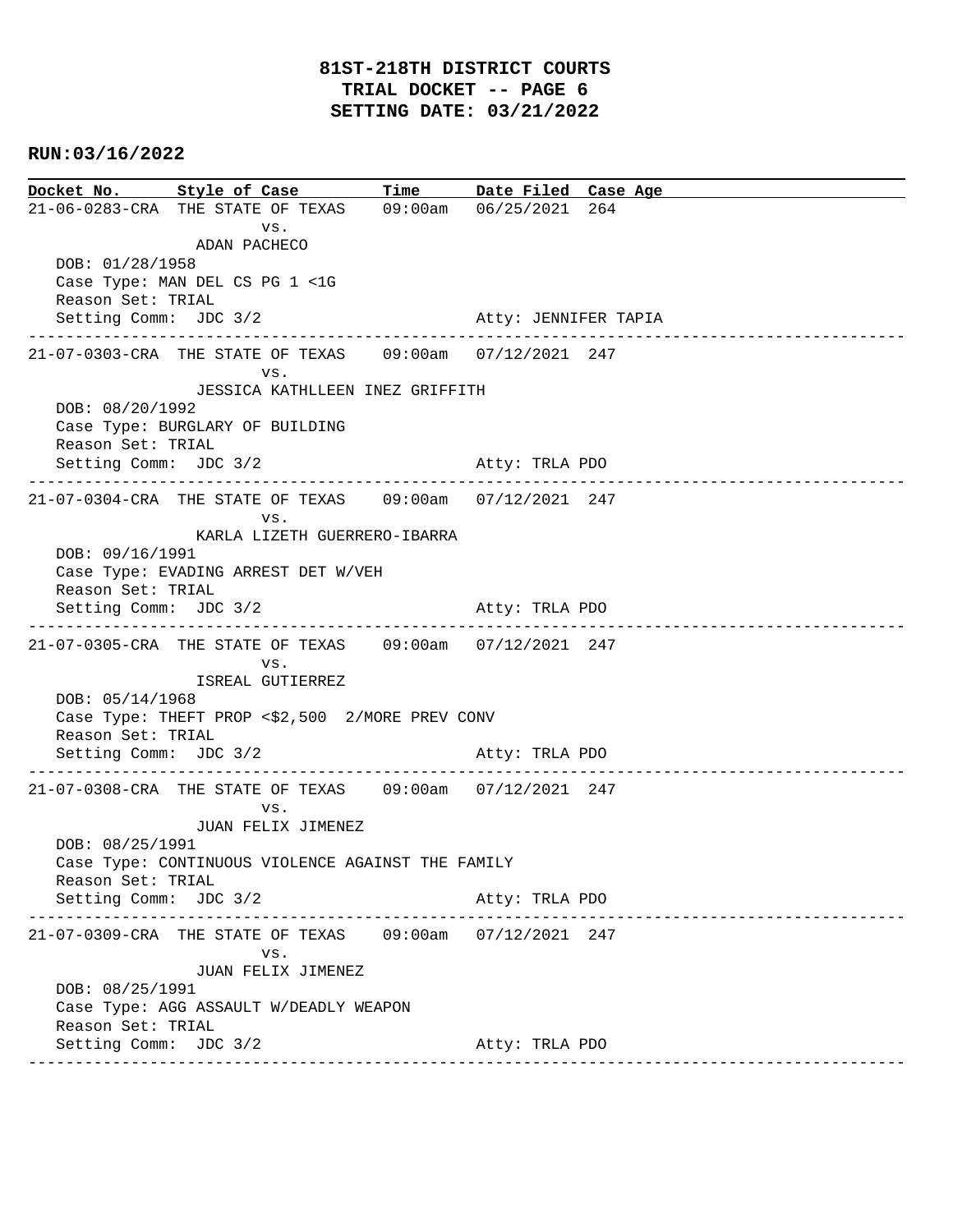**Docket No. Style of Case Time Date Filed Case Age**  21-07-0317-CRA THE STATE OF TEXAS 09:00am 07/12/2021 247 vs. VICENTE URANGA VILLALOBOS DOB: 12/03/1985 Case Type: ROBBERY Reason Set: TRIAL Setting Comm: JDC 3/2 Atty: TRLA PDO ---------------------------------------------------------------------------------------------- 21-07-0329-CRA THE STATE OF TEXAS 09:00am 07/12/2021 247 vs. SHANA TOLBIRT DOB: 03/08/1970 Case Type: POSS CS PG 1 >=1G<4G Reason Set: TRIAL Setting Comm: JDC 3/2 Atty: TRLA PDO ---------------------------------------------------------------------------------------------- 21-08-0342-CRA THE STATE OF TEXAS 09:00am 08/20/2021 208 vs. CHRISTOPHER PATRICK PHILPOT DOB: 03/10/1993 Case Type: EVADING ARREST DET W/VEH Reason Set: TRIAL Setting Comm: JDC 3/2 Atty: PHILLIP LAMBERT ---------------------------------------------------------------------------------------------- 21-08-0352-CRA THE STATE OF TEXAS 09:00am 08/20/2021 208 vs. SETH AARON GONZALES DOB: 10/08/1996 Case Type: BURGLARY OF HABITATION Reason Set: TRIAL Setting Comm: JDC 3/2 Atty: TRLA PDO ---------------------------------------------------------------------------------------------- 21-08-0357-CRA THE STATE OF TEXAS 09:00am 08/20/2021 208 vs. BILLY TRUELOVE DOB: 11/24/1975 Case Type: POSS CS PG 1 >=1G<4G Reason Set: TRIAL Setting Comm: JDC 3/2 Atty: STEPHEN BARRERA ---------------------------------------------------------------------------------------------- 21-10-0368-CRA THE STATE OF TEXAS 09:00am 10/01/2021 166 vs. JOHANS FERNANDO BRAVO DOB: 10/19/1992 Case Type: POSS CS PG 1 <1G Reason Set: TRIAL Setting Comm: JDC 3/2 Atty: MONICA KHIRALLAH ----------------------------------------------------------------------------------------------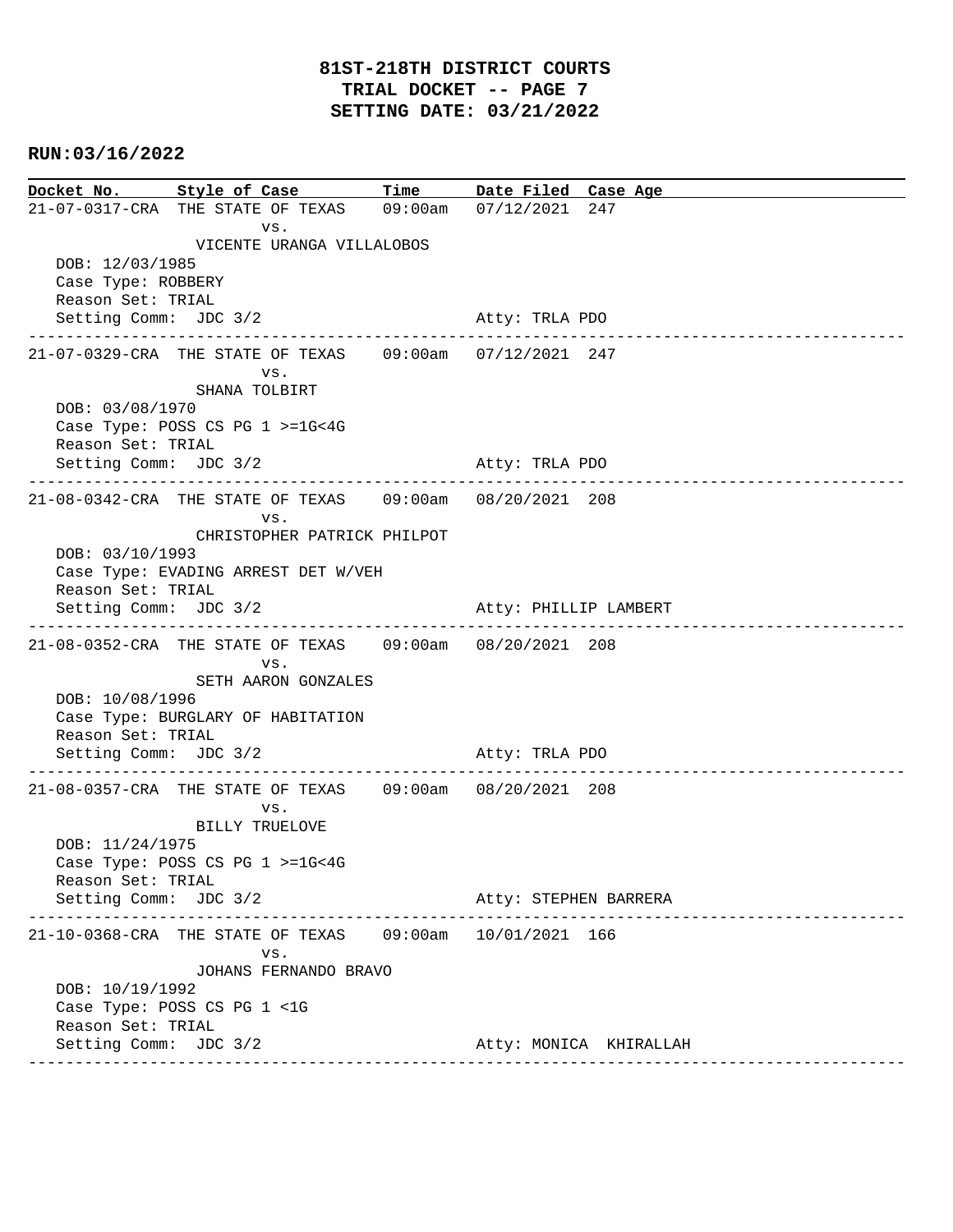**Docket No. Style of Case Time Date Filed Case Age**  21-10-0372-CRA THE STATE OF TEXAS 09:00am 10/01/2021 166 vs. GERMAN GONZALEZ JR DOB: 10/06/1981 Case Type: MAN DEL CS PG 1 >=1G<4G Reason Set: TRIAL Setting Comm: JDC 3/2 Atty: TRLA PDO ---------------------------------------------------------------------------------------------- 21-10-0387-CRA THE STATE OF TEXAS 09:00am 10/01/2021 166 vs. DAVID BRYAN HATFIELD JR DOB: 08/02/1997 Case Type: AGG ASSAULT W/DEADLY WEAPON Reason Set: TRIAL Setting Comm: JDC 3/2 Atty: STEPHEN BARRERA ---------------------------------------------------------------------------------------------- 21-10-0388-CRA THE STATE OF TEXAS 09:00am 10/01/2021 166 vs. DAVID BRYAN HATFIELD JR DOB: 08/02/1997 Case Type: CREDIT CARD OR DEBIT CARD ABUSE Reason Set: TRIAL Setting Comm: JDC 3/2 Atty: STEPHEN BARRERA ---------------------------------------------------------------------------------------------- 21-10-0389-CRA THE STATE OF TEXAS 09:00am 10/01/2021 166 vs. ERIC SHANE LANGHAM DOB: 04/06/1973 Case Type: BURGLARY OF BUILDING Reason Set: TRIAL Setting Comm: JDC 3/2 Atty: TRLA PDO ---------------------------------------------------------------------------------------------- 21-10-0395-CRA THE STATE OF TEXAS 09:00am 10/01/2021 166 vs. ROBERT ROSAS DOB: 09/16/1983 Case Type: CRIMINAL MISCHIEF >=\$2,500<\$30K Reason Set: TRIAL Setting Comm: JDC 3/2 Atty: DANIEL RODRIGUEZ ---------------------------------------------------------------------------------------------- 21-11-0405-CRA THE STATE OF TEXAS 09:00am 11/05/2021 131 vs. JEREMY LEE NETTLES DOB: 04/16/1995 Case Type: ABANDON ENDANGER CHILD INT/KNOW/RECK/CRIM NEG Reason Set: TRIAL Setting Comm: JDC 3/2 Atty: DANIEL RODRIGUEZ ----------------------------------------------------------------------------------------------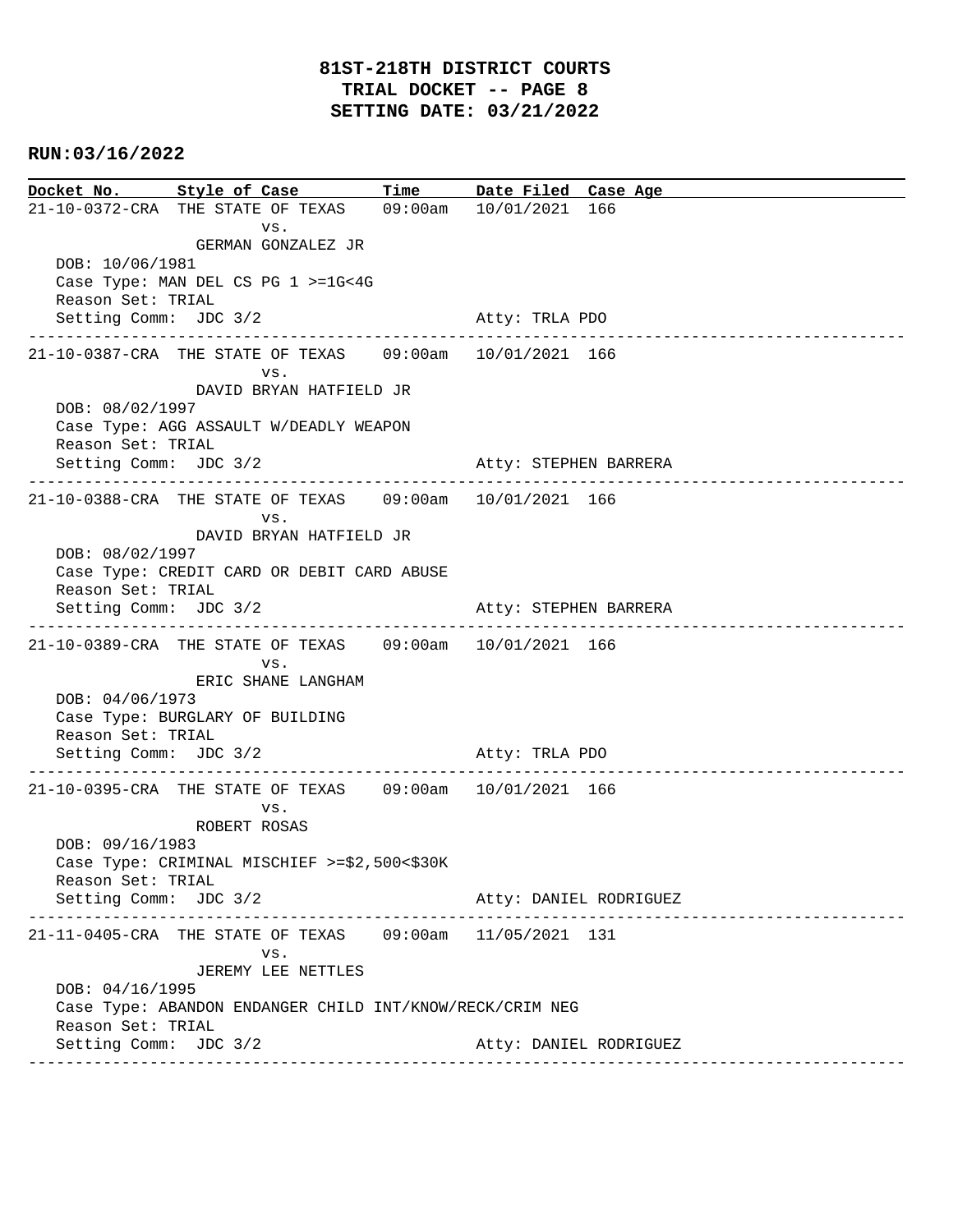**Docket No. Style of Case Time Date Filed Case Age**  21-11-0419-CRA THE STATE OF TEXAS 09:00am 11/05/2021 131 vs. BRANDON NICHOLAS GALLEGOS DOB: 11/18/0199 Case Type: POSS CS PG 2 < 1G Reason Set: TRIAL Setting Comm: JDC 3/2 Atty: TRLA PDO ---------------------------------------------------------------------------------------------- 21-11-0422-CRA THE STATE OF TEXAS 09:00am 11/05/2021 131 vs. ALAN LAMONT HARRIGAN DOB: 01/08/1975 Case Type: THEFT OF FIREARM Reason Set: TRIAL Setting Comm: JDC 3/2 Atty: CHRISTOPHER TOLBERT ---------------------------------------------------------------------------------------------- 21-11-0426-CRA THE STATE OF TEXAS 09:00am 11/05/2021 131 vs. LAWRENCE JOHN MAHER DOB: 08/27/1974 Case Type: POSS CS PG 1 <1G Reason Set: TRIAL Setting Comm: JDC 3/2 Atty: TRLA PDO ---------------------------------------------------------------------------------------------- 21-11-0429-CRA THE STATE OF TEXAS 09:00am 11/05/2021 131 vs. REI ANGEL MARTINEZ DOB: 03/15/2003 Case Type: POSS CS PG 2 < 1G Reason Set: TRIAL Setting Comm: JDC 3/2 Atty: TRLA PDO ---------------------------------------------------------------------------------------------- 21-11-0437-CRA THE STATE OF TEXAS 09:00am 11/05/2021 131 vs. MARTIN TIJERINA DOB: 11/17/1983 Case Type: POSS CS PG 1 >=1G<4G Reason Set: TRIAL Setting Comm: JDC 3/2 Atty: TRLA PDO ---------------------------------------------------------------------------------------------- 21-11-0441-CRA THE STATE OF TEXAS 09:00am 11/05/2021 131 vs. RYAN BRIONES DOB: 02/14/2000 Case Type: CONTINUOUS VIOLENCE AGAINST THE FAMILY Reason Set: TRIAL Setting Comm: JDC 3/2 Atty: KYLE ERNST ----------------------------------------------------------------------------------------------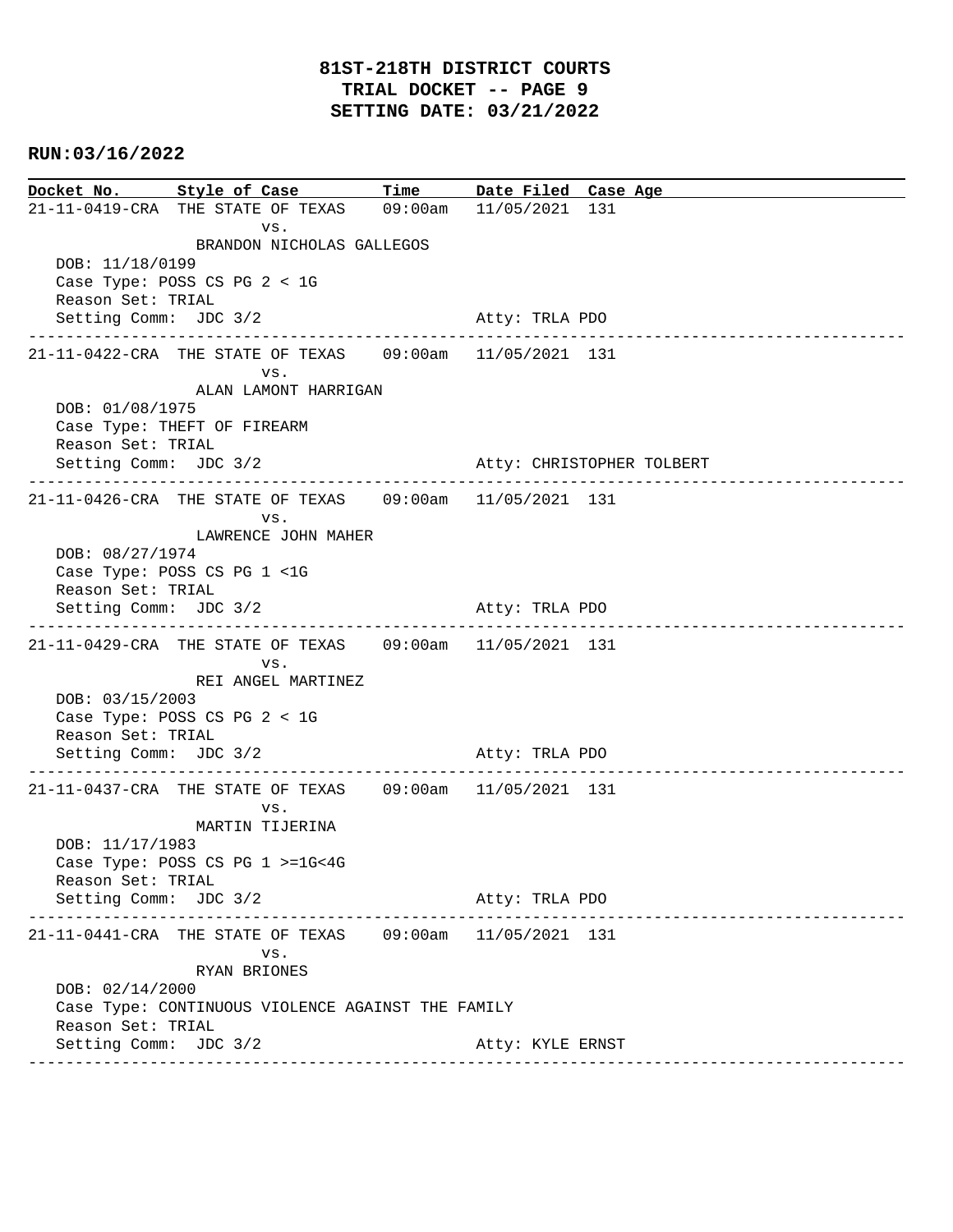**Docket No. Style of Case Time Date Filed Case Age**  21-11-0447-CRA THE STATE OF TEXAS 09:00am 11/05/2021 131 vs. ROLAND LUIS LUGO DOB: 08/16/1986 Case Type: AGG ASSAULT W/DEADLY WEAPON Reason Set: TRIAL Setting Comm: JDC 3/2 Atty: DANIEL RODRIGUEZ ---------------------------------------------------------------------------------------------- 21-11-0454-CRA THE STATE OF TEXAS 09:00am 11/05/2021 131 vs. RANDY CARL STIFFLER DOB: 04/18/1956 Case Type: DRIVING WHILE INTOXICATED 3RD OR MORE IAT Reason Set: TRIAL Setting Comm: JDC 3/2 Atty: MONICA KHIRALLAH ---------------------------------------------------------------------------------------------- 21-12-0467-CRA THE STATE OF TEXAS 09:00am 12/10/2021 96 vs. SIRENA MARIE GARCIA DOB: 10/15/1999 Case Type: POSS CS PG 2 < 1G Reason Set: TRIAL Setting Comm: JDC 3/2 Atty: TRLA PDO ---------------------------------------------------------------------------------------------- 21-12-0474-CRA THE STATE OF TEXAS 09:00am 12/10/2021 96 vs. ADAN PACHECO DOB: 01/28/1958 Case Type: POSS CS PG 1 <1G Reason Set: TRIAL Setting Comm: JDC 3/2 Atty: JENNIFER TAPIA ---------------------------------------------------------------------------------------------- 21-12-0481-CRA THE STATE OF TEXAS 09:00am 12/10/2021 96 vs. JESUS GARCIA DOB: 09/19/1965 Case Type: AGG ASSAULT W/DEADLY WEAPON Reason Set: TRIAL Setting Comm: JDC 3/2 \*\*NEED ORDER OF COMMITAtty: TRLA PDO ---------------------------------------------------------------------------------------------- 21-12-0482-CRA THE STATE OF TEXAS 09:00am 12/10/2021 96 vs. DAVID BRYAN HATFIELD DOB: 08/02/1997 Case Type: VIOL BOND/PROTECTIVE ORDER 2+ TIMES W/I 12 MO Reason Set: TRIAL Setting Comm: PT 3/2 Atty: STEPHEN BARRERA ----------------------------------------------------------------------------------------------